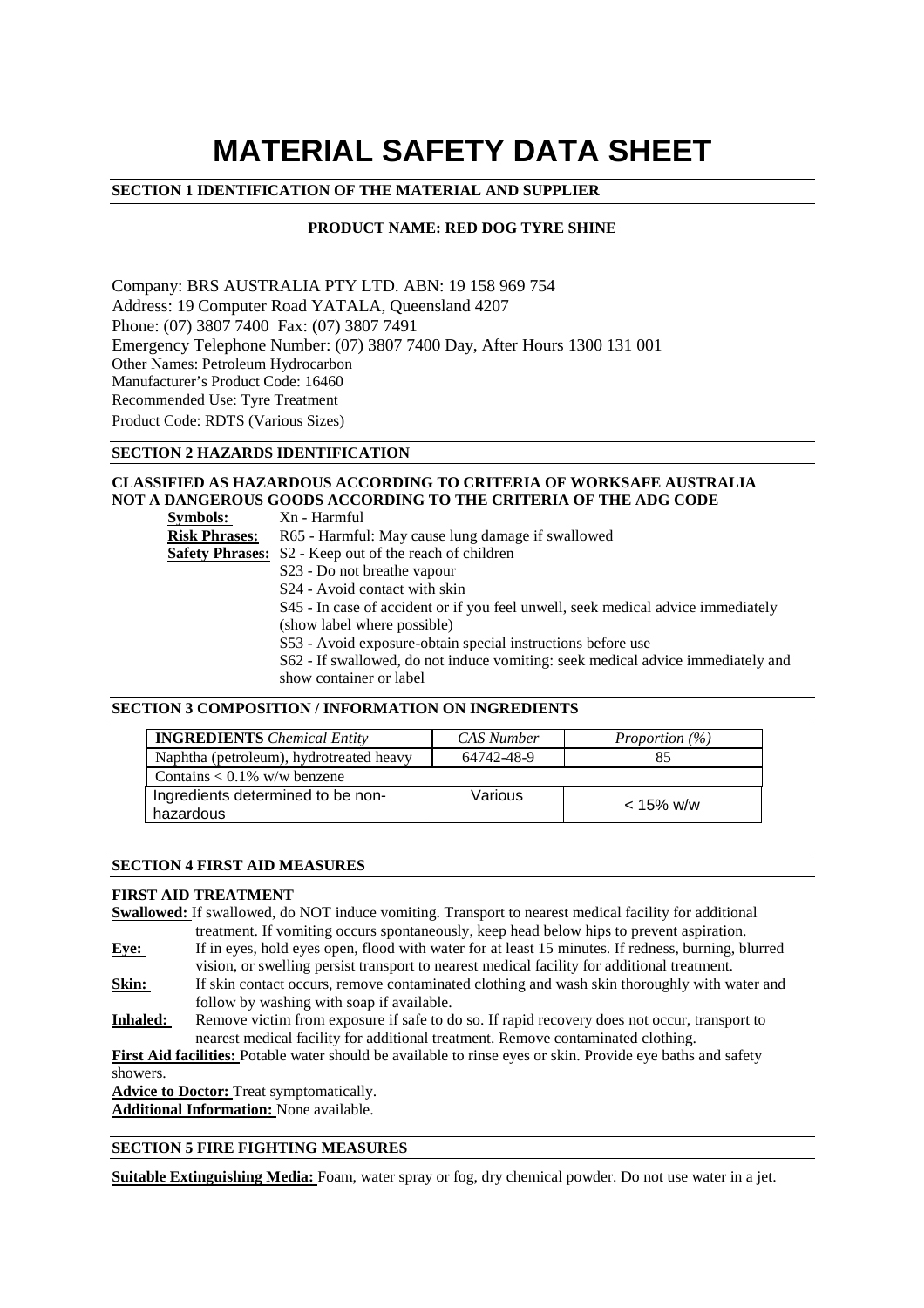## **Product: RECOSOL D60**

**Hazards from combustion products:** Will float and can be reignited on surface water. Vapour is heavier than air, can spread along ground and distant ignition is possible

P**recautions for Fire Fighters and Special Protective Equipment:** Wear full protective clothing and selfcontained breathing apparatus.

**Additional Information:** Hazchem code – None.

## **SECTION 6 ACCIDENTAL RELEASE MEASURES**

Observe all local and national regulations.

**Spills and Disposal:** Avoid contact with spilled or released material. Shut off leaks, if possible without personal risks. Remove all sources of ignition in the surrounding area. Use appropriate containment to avoid environmental contamination. Prevent from spreading and entering waterway using sand, earth or other appropriate barriers. Take precautionary measure against static discharge. Ensure electrical continuity by bonding and earthing all equipment.

**Methods and Materials for Containment and Clean Up Procedures:** For small spills (<1 drum), transfer by mechanical means to a labelled, sealable container for product recovery or safe disposal. Allow any residues to evaporate or use an appropriate absorbent material and dispose of safely. For larger spills (> 1 drum), transfer by means such as a vacuum truck to a salvage tank for recovery or disposal. Do not flush residues with water. Retain as contaminated waste. Allow any residues to evaporate or use an appropriate absorbent material and dispose of safely.

## **SECTION 7 HANDLING AND STORAGE**

**Precautions for Safe Handling and Storage:** Avoid breathing of material or contact with skin, eyes and clothing. Wash thoroughly after handling. Handle open containers in well-ventilated area. Ensure that the workplace is ventilated such that the Occupational Exposure limit is not exceeded. Do not empty into drains. Before eating, drinking or smoking, remove contaminated clothing and wash hands. Do not eat, drink or smoke in contaminated areas. Do not store near strong oxidants.

**Dispensing:** Electrostatic charges may be generated during transfer. Electrostatic discharge may cause fire. Ensure electrical continuity by earthing all equipment.

**Flammability:** Combustible.

## **SECTION 8 EXPOSURE CONTROLS / PERSONAL PROTECTION**

**Exposure Standards:** In the absence of occupational exposure standards for this product, it is recommended

that the following are adopted.1200mg/m<sup>3</sup>TWA (8hr).

**Biological Limit Values:** No biological limit allocated.

# **Personal Protective Equipment:**

**Respiratory Protection:** If work practices do not maintain airborne level below the exposure standard, use appropriate respiratory protection equipment. When using respirators, select an appropriate combination of mask and filter. Select a filter for organic gases and vapours (boiling point > 65 Deg C). Respirators should comply with AS1716 or an equivalent approved by a state/territory authority.

**Hand Protection:** Use solvent resistant gloves, nitrile for longer term protection or PVC and neoprene for incidental splashes.

**Eye Protection:** Wear safety goggles.

**Protective Clothing:** Use chemical resistant glove/gauntlets, boots and apron. Skin protection not ordinarily required beyond standard issue work clothes.

**Engineering Controls:** Ensure that adequate ventilation is provided. Maintain air concentrations below recommended exposure standards. Avoid generating and inhaling mists. Keep containers closed when not in use.

#### **SECTION 9 IDENTIFICATION**

## **PHYSICAL DESCRIPTION / CHEMICAL PROPERTIES**  Appearance Odour Hydrocarbon  $pH$ :  $N/A$ Vapour Pressure (kPa @ 20C): 0.06

Colourless liquid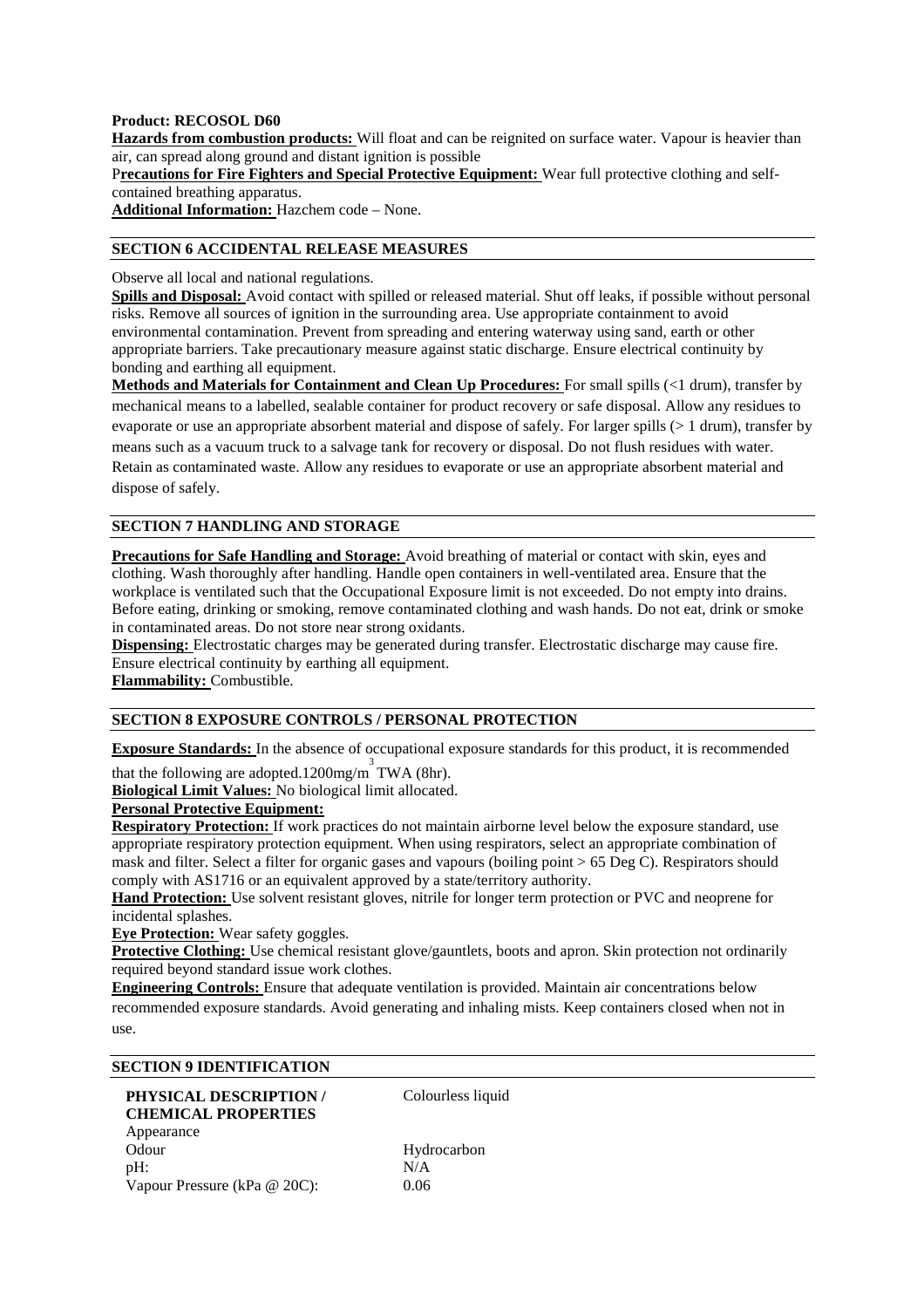| Vapour Density ( $air = 1$ )       | >1                       |
|------------------------------------|--------------------------|
| Boiling Point (C):                 | Typical 179 - 213        |
| Freezing/Melting Point (C):        | Data not available       |
| Solubility in Water                | Insoluble                |
| Specific Gravity ( $g/ml @ 15C$ ): | $0.78 - 0.81$            |
| Flashpoint $(C)$ :                 | Typical 63 (CC)          |
| Flammability Limits (%):           | $0.7 - 6.0$              |
| Auto Ignition Temperature (C):     | <b>Typical 235 - 315</b> |
| <b>Percent Volatiles</b>           | 85                       |

## **SECTION 10 STABILITY AND REACTIVITY**

**Chemical Stability:** Stable under normal conditions of use.

**Conditions to Avoid:** Avoid heat, sparks, open flames and other ignition sources.

## **Incompatible Materials:** Strong oxidising agents.

**Hazardous Decomposition Products:** Thermal decomposition is highly dependant on conditions. A complex mixture of airborne solids, liquids, gases, including carbon monoxide, carbon dioxide and other organic compounds will be evolved when this material undergoes combustion or thermal or oxidative degradation.

# **SECTION 10 STABILITY AND REACTIVITY**

**Chemical Stability:** Stable under normal conditions of use.

**Conditions to Avoid:** Avoid heat, sparks, open flames and other ignition sources.

**Incompatible Materials:** Strong oxidising agents.

**Hazardous Decomposition Products:** Thermal decomposition is highly dependant on conditions. A complex mixture of airborne solids, liquids, gases, including carbon monoxide, carbon dioxide and other organic compounds will be evolved when this material undergoes combustion or thermal or oxidative degradation.

# **SECTION 11 TOXOCOLOGICAL INFORMATION**

## **HEALTH EFFECTS**

*Acute:* 

**Swallowed:** Expected to be of low toxicity: LD50 >2000 mg/kg, Rat. Aspiration into lungs when swallowed or vomited may cause chemical pneumonitis which can be fatal.

**Eye:** Essentially non-irritating to eyes. **Skin:** Prolonged contact may cause defatting of skin which can lead to dermatitis. **Inhaled:** Not expected to be a respiratory irritant. **Chronic:** No data available.

## **SECTION 12 ECOLOGICAL INFORMATION**

## **Ecotoxicity:**

Fish : Low toxicity: LC/EC/IC50> 1000mg/l Aquatic invertebrates : Low toxicity: LC/EC/IC50> 1000mg/l Algae : Low toxicity: LC/EC/IC50> 1000mg/l **Mobility:** Floats on water. Adsorbs to soil and has low mobility. **Persistance/degradability:** Readily biodegradable. Degrades rapidly in air by photo-chemical means. **Bioaccumulation:** Has the potential to bioaccumulate

## **SECTION 13 DISPOSAL CONSIDERATIONS**

**Disposal Methods:** Ensure waste disposal conforms to local waste disposal regulations.

## **SECTION 14 TRANSPORT INFORMATION**

| UN Number:                    | N/A  | Proper Shipping Name: | N/A |
|-------------------------------|------|-----------------------|-----|
| Class:                        | N/A  | Subsidiary Risk:      | N/A |
| Packing Group:                | N/A  | Hazchem Code:         | N/A |
| Special Precautions for User: | None |                       |     |

| Proper Shipping Name: | N/A |
|-----------------------|-----|
| Subsidiary Risk:      | N/A |
| Hazchem Code:         | N/A |